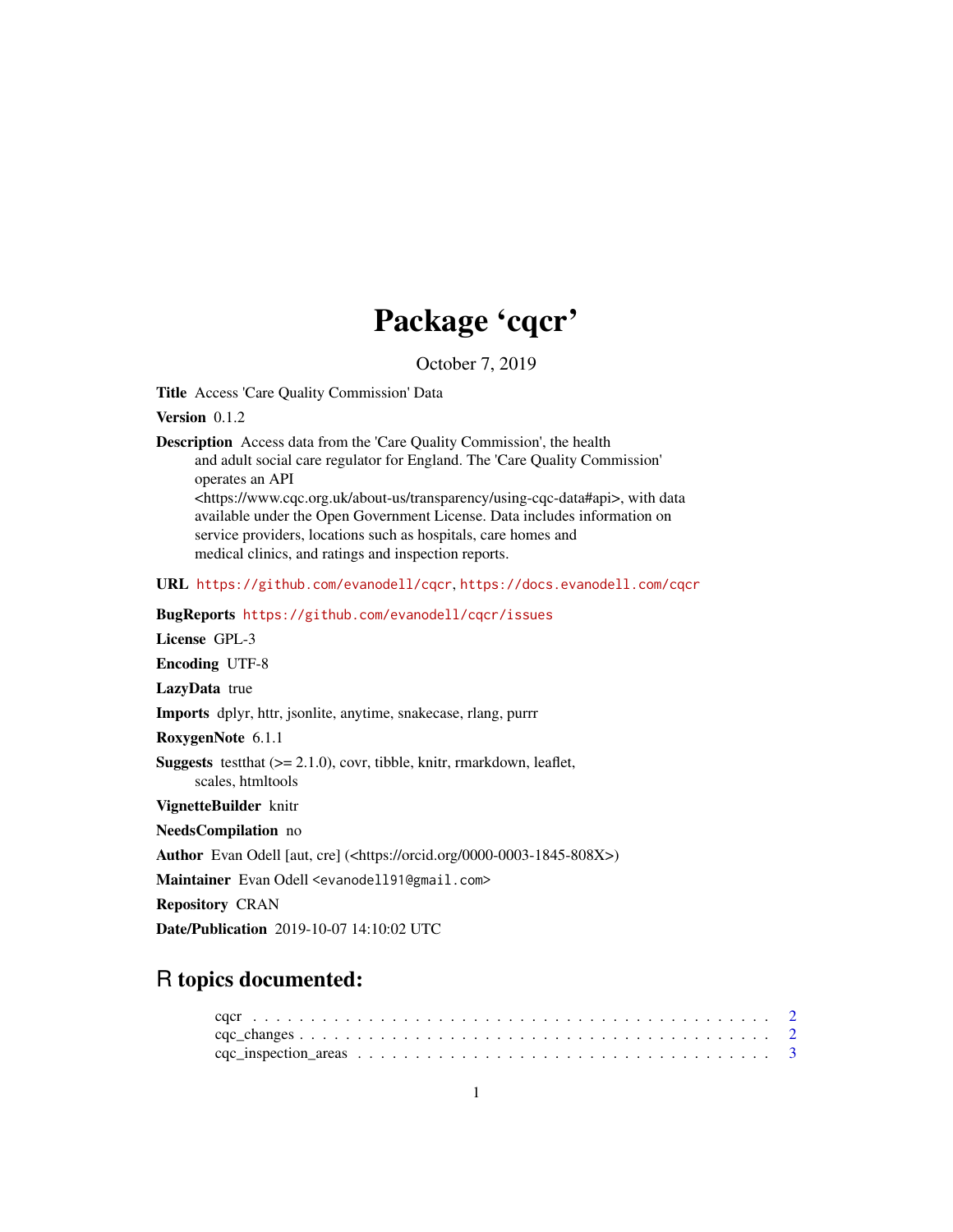<span id="page-1-0"></span>

| Index |  |
|-------|--|
|       |  |
|       |  |
|       |  |
|       |  |
|       |  |
|       |  |

cqcr *cqcr*

#### Description

Access data from the 'Care Quality Commission', the health and adult social care regulator for England. The 'Care Quality Commission' operates an [API,](https://www.cqc.org.uk/about-us/transparency/using-cqc-data#api) with data available under the Open Government License. Data includes information on service providers, locations such as hospitals, care homes and medical clinics, and ratings and inspection reports. Registration is not required, although you should use the [cqc\\_partner\\_code\(\)](#page-5-1) function to set an indicator of the organisation you are from when querying the API.

cqc\_changes *Changes*

#### Description

Return ID's of CQC providers or locations that have reported changes in a given time period.

#### Usage

```
cqc_changes(organisation_type = c("provider", "location"),
  start_date = "2000-01-01", end_date = Sys.Date(), verbose = TRUE,
  clean_names = TRUE)
```
#### Arguments

organisation\_type

One of "provider" or "location".

| start_date  | The start of the date range, in "YYYY-MM-DD" format, or any vector of character,<br>integer or numeric that can be be parsed with anytime::anytime. |
|-------------|-----------------------------------------------------------------------------------------------------------------------------------------------------|
| end_date    | The end of the date range, in "YYYY-MM-DD" format, or any vector of character,<br>integer or numeric that can be be parsed with anytime::anytime.   |
| verbose     | If TRUE prints download progress to console if requesting more than 1,000 records.<br>Defaults to TRUE.                                             |
| clean_names | If TRUE, converts a column names to snake_case. Defaults to TRUE.                                                                                   |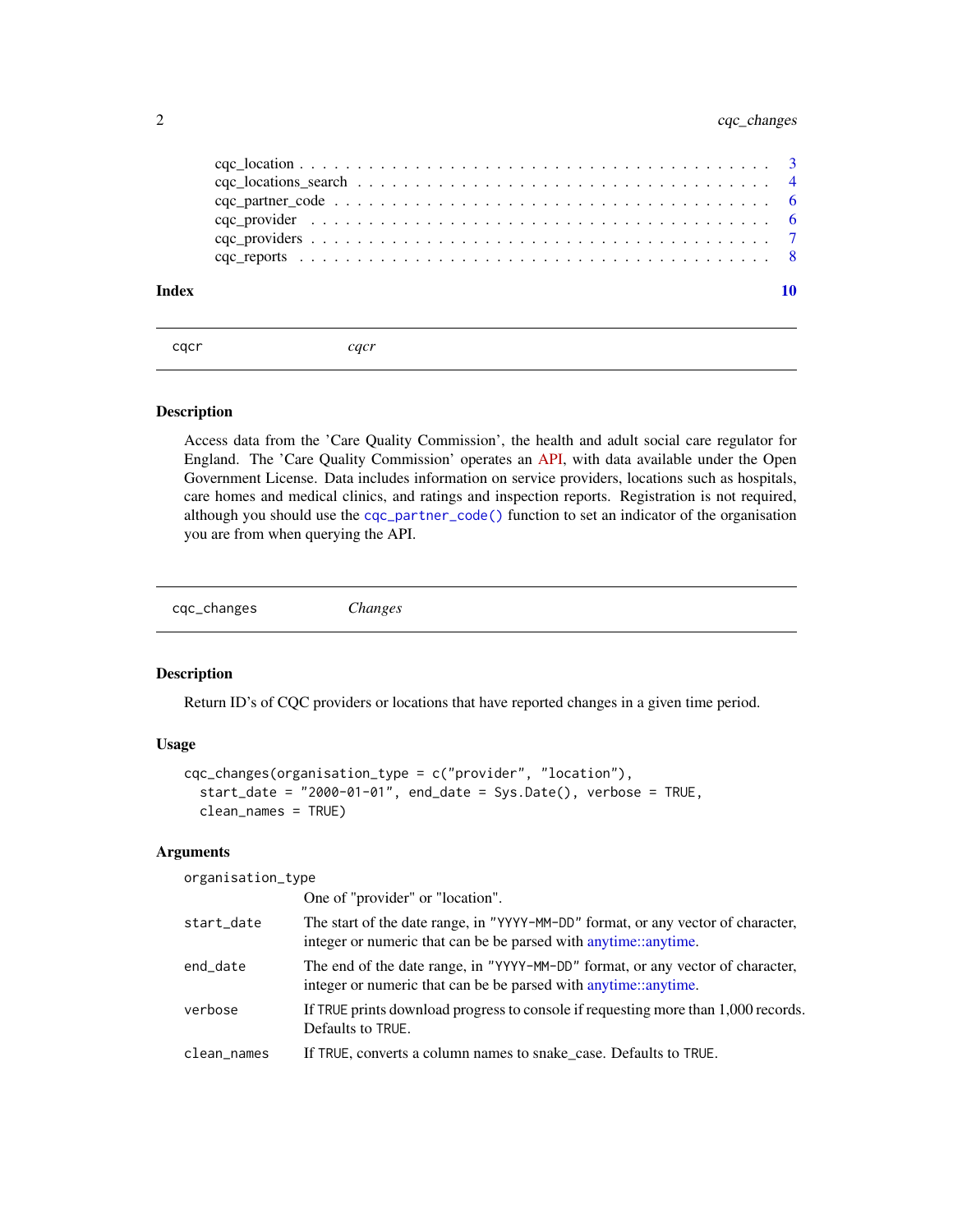<span id="page-2-0"></span>cqc\_inspection\_areas 3

#### Value

A tibble of all providers or locations that had reported changes in the given period

#### Examples

```
changes_location <- cqc_changes(
  organisation_type = "LoCAtiOn",
  start_date = "2019-03-10",
  end_date = "2019-03-12"
\mathcal{L}
```
cqc\_inspection\_areas *Inspection areas*

#### Description

Retrieves all CQC inspection areas.

#### Usage

```
cqc_inspection_areas(clean_names = TRUE)
```
#### Arguments

clean\_names If TRUE, converts a column names to snake\_case. Defaults to TRUE.

#### Value

A tibble with inspection areas.

cqc\_location *Individual locations*

#### Description

Retrieve data on individual locations or the inspection area(s) of a given location.

#### Usage

cqc\_location(location\_id, verbose = TRUE, clean\_names = TRUE)

cqc\_location\_inspection\_area(location\_id, clean\_names = TRUE)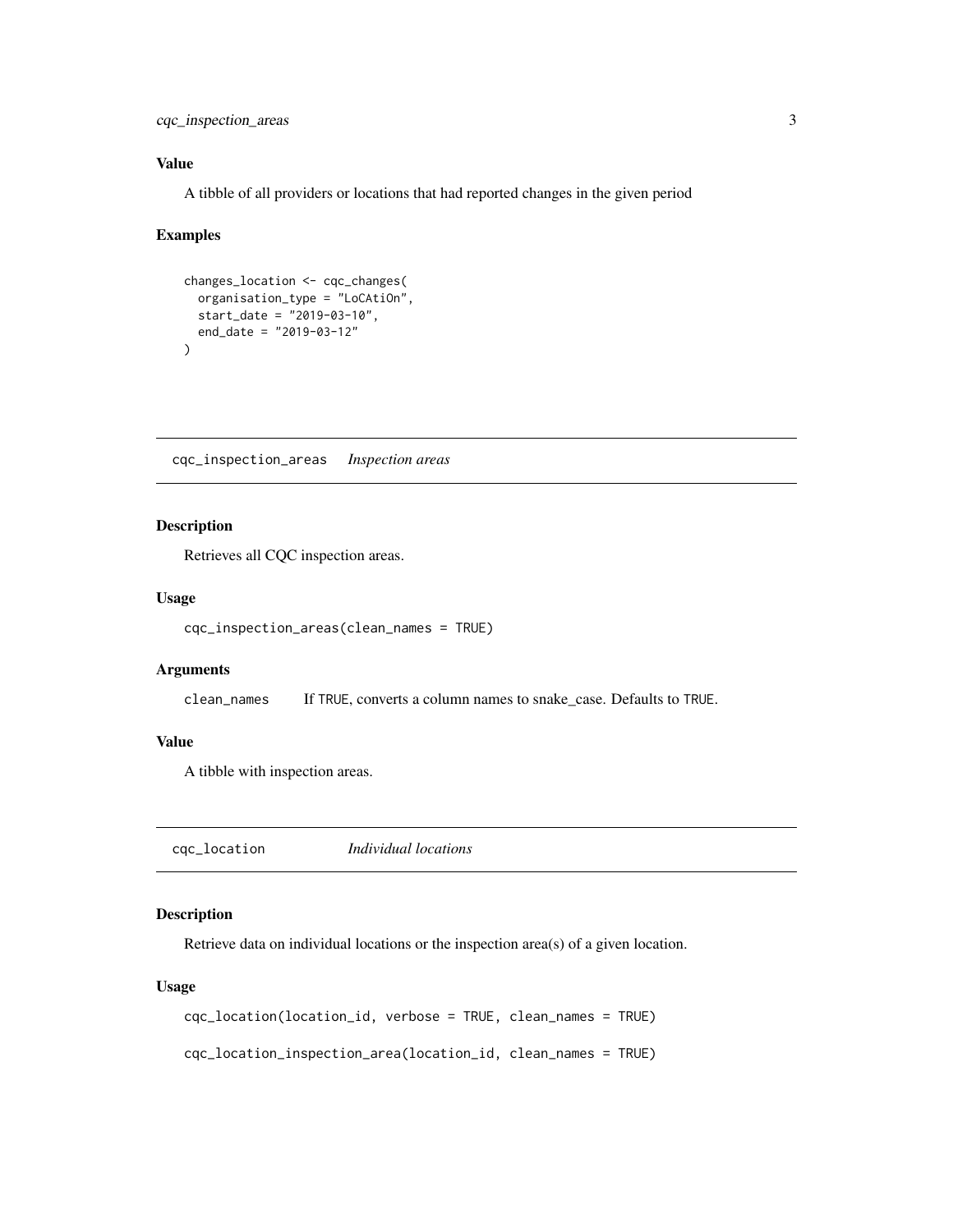#### <span id="page-3-0"></span>Arguments

| location_id | The ID of a specific location                                                                           |
|-------------|---------------------------------------------------------------------------------------------------------|
| verbose     | If TRUE prints download progress to console if requesting more than 1,000 records.<br>Defaults to TRUE. |
| clean names | If TRUE, converts a column names to snake case. Defaults to TRUE.                                       |

#### Value

A list with information on the given location.

cqc\_locations\_search *Location Queries*

#### Description

Returns all available locations, subject to given parameters.

#### Usage

```
cqc_locations_search(care_home = NULL, onspd_ccg_code = NULL,
 onspd_ccg_name = NULL, ods_ccg_code = NULL, ods_ccg_name = NULL,
 gac_service_type_description = NULL, constituency = NULL,
 local_authority = NULL, inspection_directorate = NULL,
 primary_inspection_category_code = NULL,
 primary_inspection_category_name = NULL,
 non_primary_inspection_category_code = NULL,
 non_primary_inspection_category_name = NULL, overall_rating = NULL,
  region = NULL, regulated_activity = NULL, report_type = NULL,
  verbose = TRUE, clean_names = TRUE)
```

| care_home                    | If TRUE, only returns care homes. If FALSE, returns all locations except care<br>homes. Defaults to NULL and returns all locations including care homes.               |  |  |  |
|------------------------------|------------------------------------------------------------------------------------------------------------------------------------------------------------------------|--|--|--|
|                              | onspd_ccg_code Include only locations where the ONSPD CCG code of the geographic area<br>covering the Location's postcode matches one of the values of this parameter. |  |  |  |
|                              | onspd_ccg_name Include only locations where the ONSPD CCG name of the geographic area<br>covering the Location's postcode matches one of the values of this parameter. |  |  |  |
| ods_ccg_code                 | Include only locations where the ODS code of the CCG selected by this organi-<br>sation is known and matches one of the values of this parameter.                      |  |  |  |
| ods_ccg_name                 | Include only locations where the ODS name of the CCG selected by this organ-<br>isation is known and matches one of the values of this parameter.                      |  |  |  |
| gac_service_type_description |                                                                                                                                                                        |  |  |  |
|                              | GAC Service Type Descriptions, matching one or more values of this parameter.<br>e.g. "Acute services with overnight beds".                                            |  |  |  |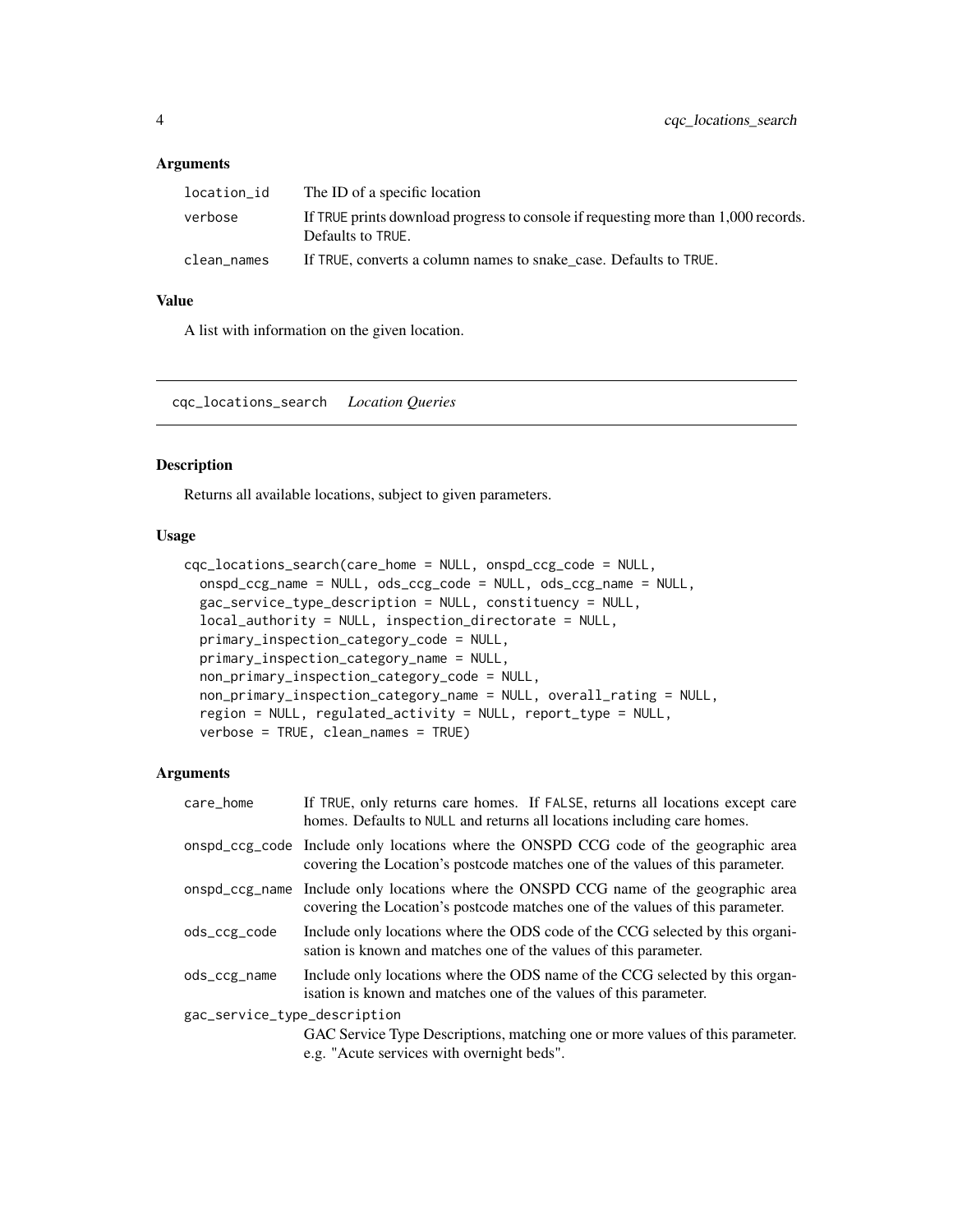|                        | constituency Location is in a given parliamentary constituency                                                                                 |
|------------------------|------------------------------------------------------------------------------------------------------------------------------------------------|
| local_authority        |                                                                                                                                                |
|                        | Location is in a given local authority.                                                                                                        |
| inspection_directorate |                                                                                                                                                |
|                        | The type of inspection directorate. Accepts one or more off "Adult social care",<br>"Hospitals", "Primary medical services" or "Unspecified".  |
|                        | primary_inspection_category_code                                                                                                               |
|                        | The primary inspection category code. e.g. "H1"                                                                                                |
|                        | primary_inspection_category_name                                                                                                               |
|                        | The primary inspection category name. e.g. "Slimming Clinics"                                                                                  |
|                        | non_primary_inspection_category_code                                                                                                           |
|                        | The non-primary inspection category code. e.g. "H1"                                                                                            |
|                        | non_primary_inspection_category_name                                                                                                           |
|                        | The non-primary inspection category name. e.g. "Slimming Clinics".                                                                             |
|                        | overall_rating Include only locations with a given inspection rating. e.g. "Good". Accepts<br>character vector of multiple inspection ratings. |
| region                 | Region of the UK, e.g. "London" or "North East".                                                                                               |
| regulated_activity     |                                                                                                                                                |
|                        | The type of activity at a location, e.g. "Accommodation for persons who require<br>treatment for substance misuse".                            |
| report_type            | The type of report, e.g. "Location", "Provider" or "CoreService".                                                                              |
| verbose                | If TRUE prints download progress to console if requesting more than 1,000 records.<br>Defaults to TRUE.                                        |
| clean_names            | If TRUE, converts a column names to snake_case. Defaults to TRUE.                                                                              |

#### Details

All parameters except care\_home, verbose and clean\_names accept an array of values, and will return locations matching any of the values of those arrays, subject to other parameters. Search parameters are case sensitive, e.g. "hospitals"

#### Value

A tibble with the location ID, name and postcode of all locations meeting the given parameters.

#### Examples

```
## Get all care homes in Redbridge
loc1 <- cqc_locations_search(care_home = TRUE, local_authority = "Redbridge")
```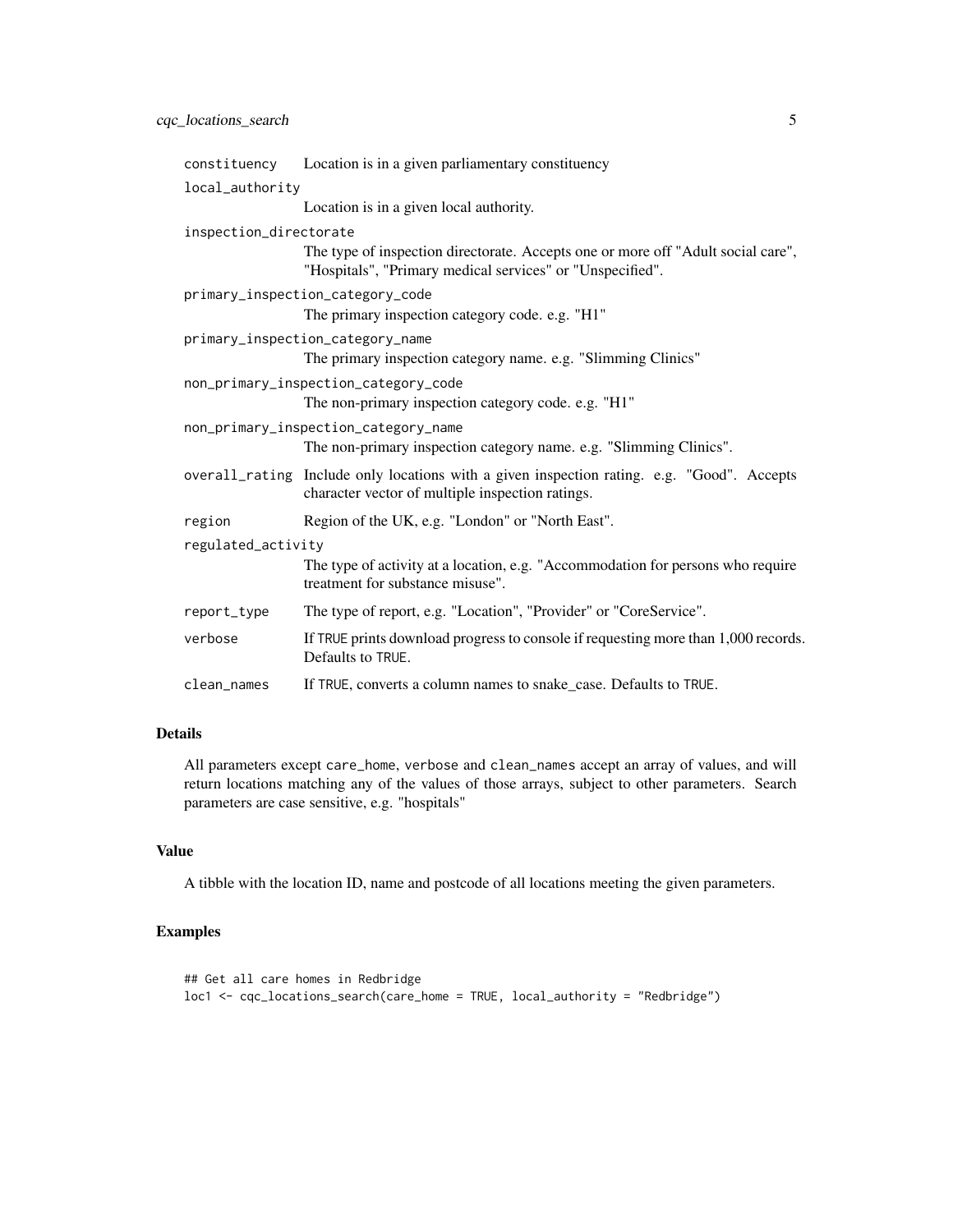<span id="page-5-1"></span><span id="page-5-0"></span>cqc\_partner\_code *Partner Code*

#### Description

Function to add an identifier code to API queries.

#### Usage

```
cqc_partner_code(check_env = FALSE)
```
#### Arguments

check\_env If TRUE, will check the environment variable CQC\_PARTNER\_CODE first before asking for user input.

#### Details

The CQC wants all organisations using this API to add an additional query identifying themselves to all queries.

If you are a CQC Syndication partner the value for this code will be provided to you, otherwise an informative but concise code representing your organisation should be chosen. The partner code can be set as an environmental variable named CQC\_PARTNER\_CODE, or using this function. If set, it will automatically be included in all queries.

cqc\_provider *Individual providers*

#### Description

Return information on individual providers

#### Usage

```
cqc_provider(provider_id, clean_names = TRUE)
```

```
cqc_provider_locations(provider_id, clean_names = TRUE)
```
cqc\_provider\_inspection\_areas(provider\_id, clean\_names = TRUE)

| provider_id | The ID of a given provider                                        |
|-------------|-------------------------------------------------------------------|
| clean names | If TRUE, converts a column names to snake case. Defaults to TRUE. |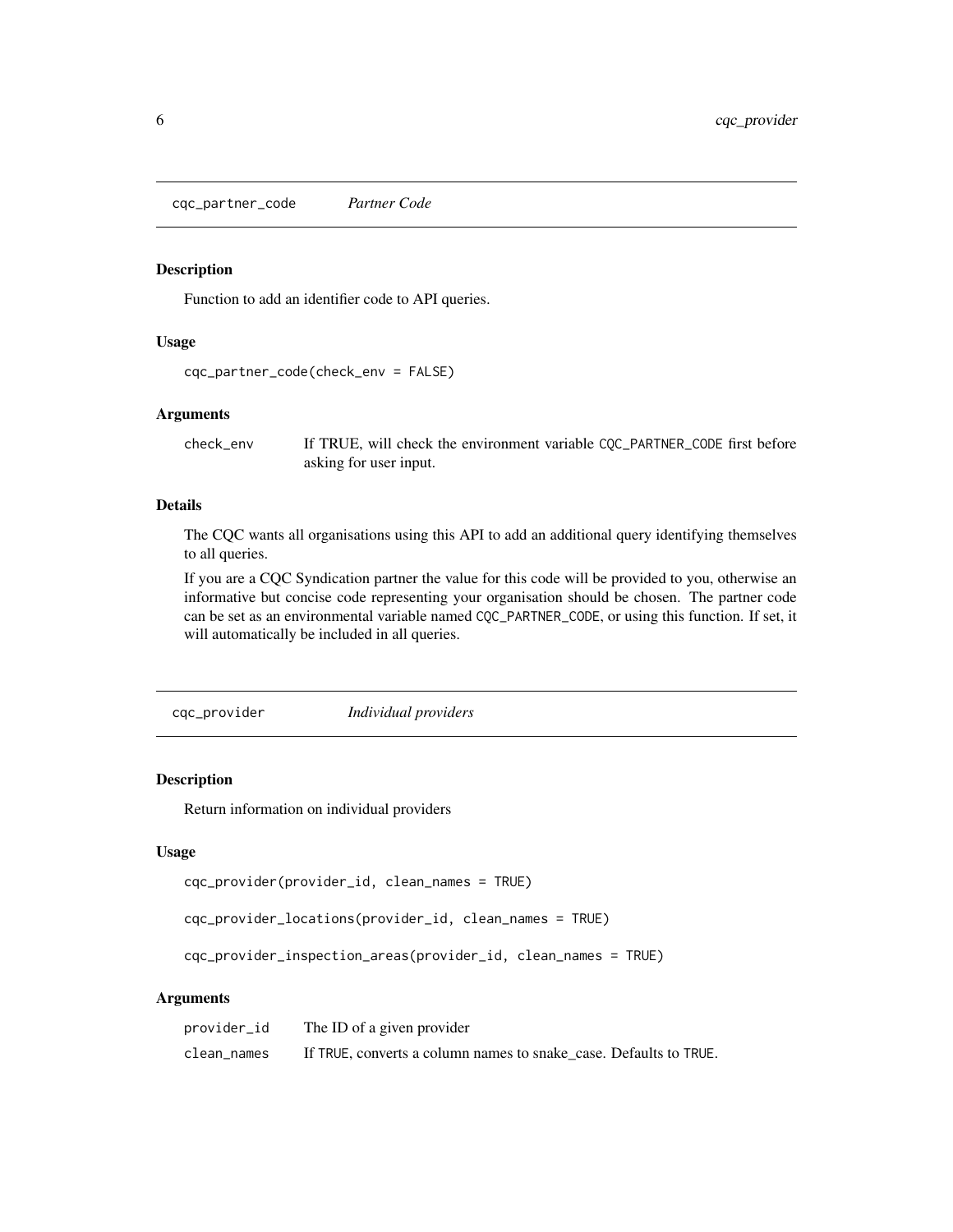#### <span id="page-6-0"></span>Value

A tibble with information on a given CQC provider or providers.

A tibble with information the inspection area of a given provider.

cqc\_providers *CQC Providers*

#### Description

Retrieve CQC providers, subject to given parameters.

#### Usage

```
cqc_providers(constituency = NULL, local_authority = NULL,
  inspection_directorate = NULL,
  non_primary_inspection_category_code = NULL,
 non_primary_inspection_category_name = NULL,
 primary_inspection_category_code = NULL,
 primary_inspection_category_name = NULL, overall_rating = NULL,
  region = NULL, regulated_activity = NULL, report_type = NULL,
  verbose = TRUE, clean_names = TRUE)
```

|                                  | constituency Location is in a given parliamentary constituency                                                                                 |  |  |  |
|----------------------------------|------------------------------------------------------------------------------------------------------------------------------------------------|--|--|--|
| local_authority                  |                                                                                                                                                |  |  |  |
|                                  | Location is in a given local authority.                                                                                                        |  |  |  |
| inspection_directorate           |                                                                                                                                                |  |  |  |
|                                  | The type of inspection directorate. Accepts one or more off "Adult social care",<br>"Hospitals", "Primary medical services" or "Unspecified".  |  |  |  |
|                                  | non_primary_inspection_category_code                                                                                                           |  |  |  |
|                                  | The non-primary inspection category code. e.g. "H1"                                                                                            |  |  |  |
|                                  | non_primary_inspection_category_name                                                                                                           |  |  |  |
|                                  | The non-primary inspection category name. e.g. "Slimming Clinics".                                                                             |  |  |  |
| primary_inspection_category_code |                                                                                                                                                |  |  |  |
|                                  | The primary inspection category code. e.g. "H1"                                                                                                |  |  |  |
| primary_inspection_category_name |                                                                                                                                                |  |  |  |
|                                  | The primary inspection category name. e.g. "Slimming Clinics"                                                                                  |  |  |  |
|                                  | overall_rating Include only locations with a given inspection rating. e.g. "Good". Accepts<br>character vector of multiple inspection ratings. |  |  |  |
| region                           | Region of the UK, e.g. "London" or "North East".                                                                                               |  |  |  |
| regulated_activity               |                                                                                                                                                |  |  |  |
|                                  | The type of activity at a location, e.g. "Accommodation for persons who require<br>treatment for substance misuse".                            |  |  |  |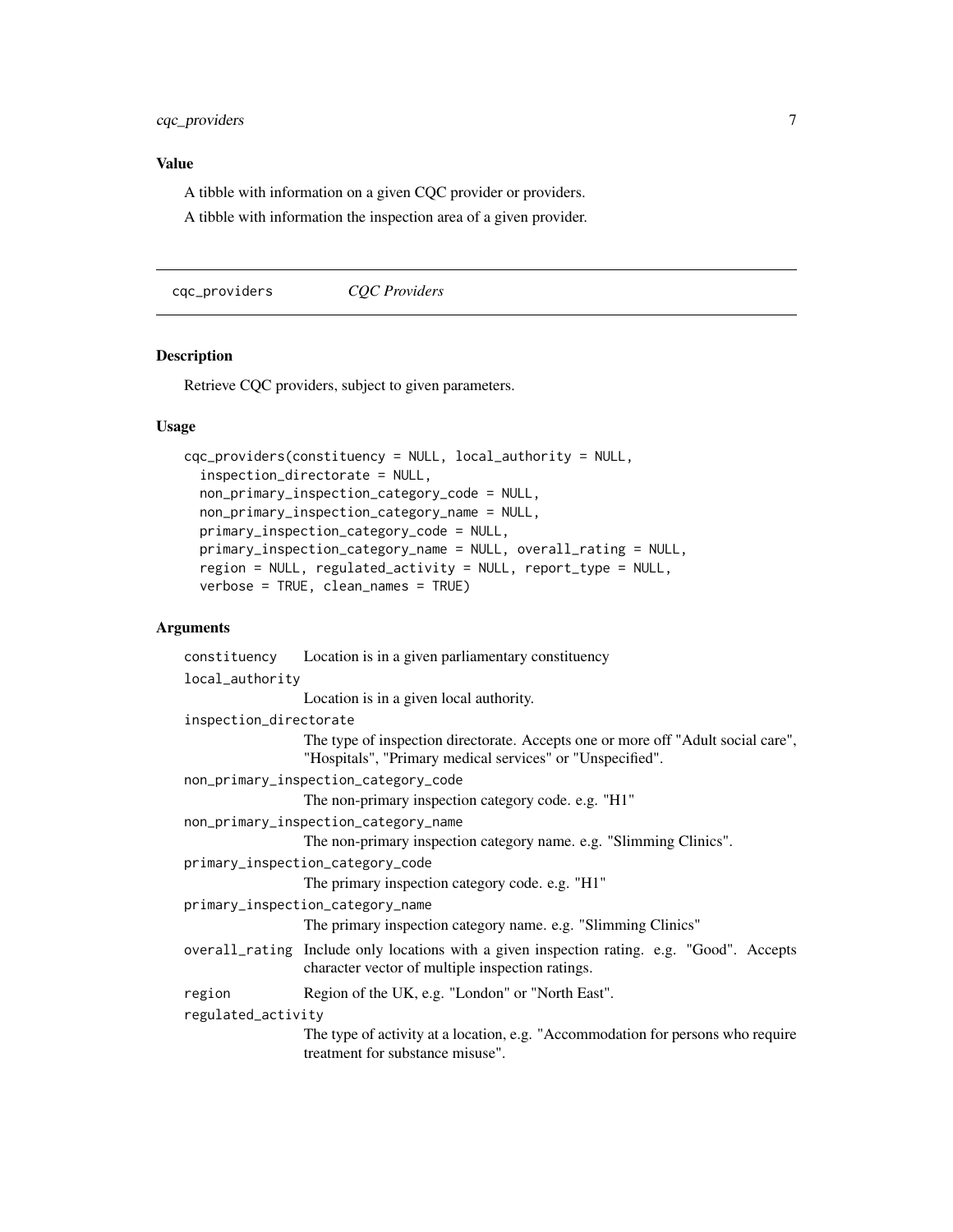<span id="page-7-0"></span>

| report_type | The type of report, e.g. "Location", "Provider" or "CoreService".                                       |
|-------------|---------------------------------------------------------------------------------------------------------|
| verbose     | If TRUE prints download progress to console if requesting more than 1,000 records.<br>Defaults to TRUE. |
| clean names | If TRUE, converts a column names to snake case. Defaults to TRUE.                                       |

#### Value

A tibble with the provider ID, name and postcode of all providers meeting the given parameters.

#### Examples

```
# All providers in Tower Hamlets
prov1 <- cqc_providers(local_authority = "Tower Hamlets")
```
cqc\_reports *Inspection reports*

### Description

Return CQC inspection reports, either as a plain text character vector, or by saving a PDF to the chosen directory.

#### Usage

```
cqc_reports(inspection_report_link_id, related_document_type = NULL,
 plain_text = TRUE, attempt_pdf = FALSE, directory = NULL,
  file_name = NULL, verbose = TRUE)
```

| inspection_report_link_id |                                                                                                                                                                                                                                           |
|---------------------------|-------------------------------------------------------------------------------------------------------------------------------------------------------------------------------------------------------------------------------------------|
|                           | The ID of the report to return.                                                                                                                                                                                                           |
| related_document_type     |                                                                                                                                                                                                                                           |
|                           | An optional qualifier to retrieve a document related to the main report. This<br>parameter is the Related Document Type found from the related Documents re-<br>sponse object. e.g. "Use for the inspection is returned.                  |
| plain_text                | If TRUE, returns plain text of report. Otherwise returns a PDF. Defaults to TRUE.                                                                                                                                                         |
| attempt_pdf               | Set behaviour when attempting to retrieve plain text of reports. If TRUE, attempts<br>to retrieve a PDF if the plain text of the report is not available and saves it to<br>directory. Ignored if plain_text == FALSE. Defaults to FALSE. |
| directory                 | The directory to save PDF files in. Defaults to current working directory.                                                                                                                                                                |
| file_name                 | A custom file name given to a PDF file being saved locally. If NULL, saves files<br>as inspection_report_link_id.pdf. Defaults to NULL.                                                                                                   |
| verbose                   | If TRUE prints download progress to console if requesting more than 1,000 records.<br>Defaults to TRUE.                                                                                                                                   |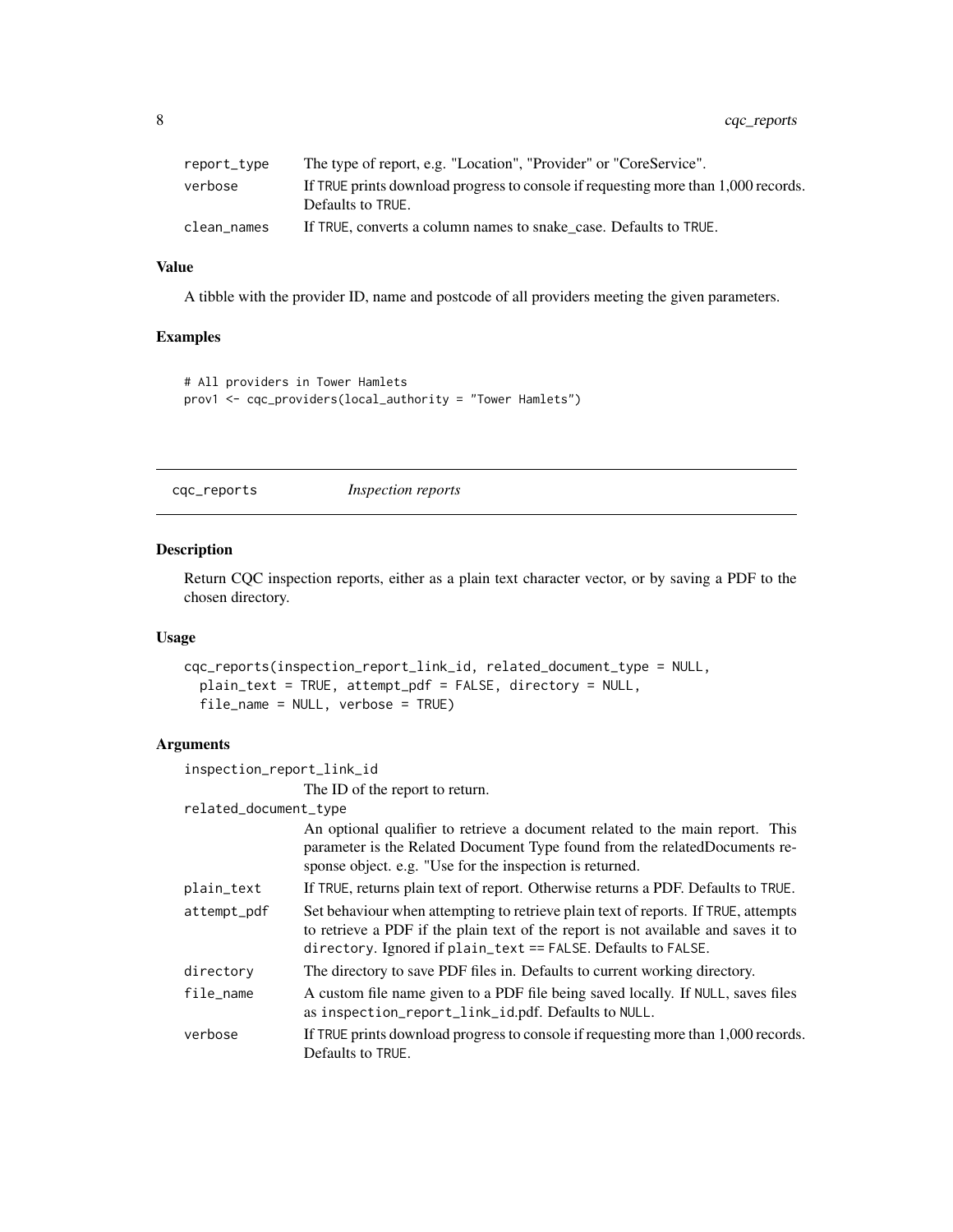#### cqc\_reports 9

#### Value

Either a PDF of the inspection report saved to the working directory, or a character vector with the plain text of the inspection report, depending on parameters used.

#### Examples

```
report2 <- cqc_reports("41d035b1-43e7-4857-be33-cf1b57cf4311")
```